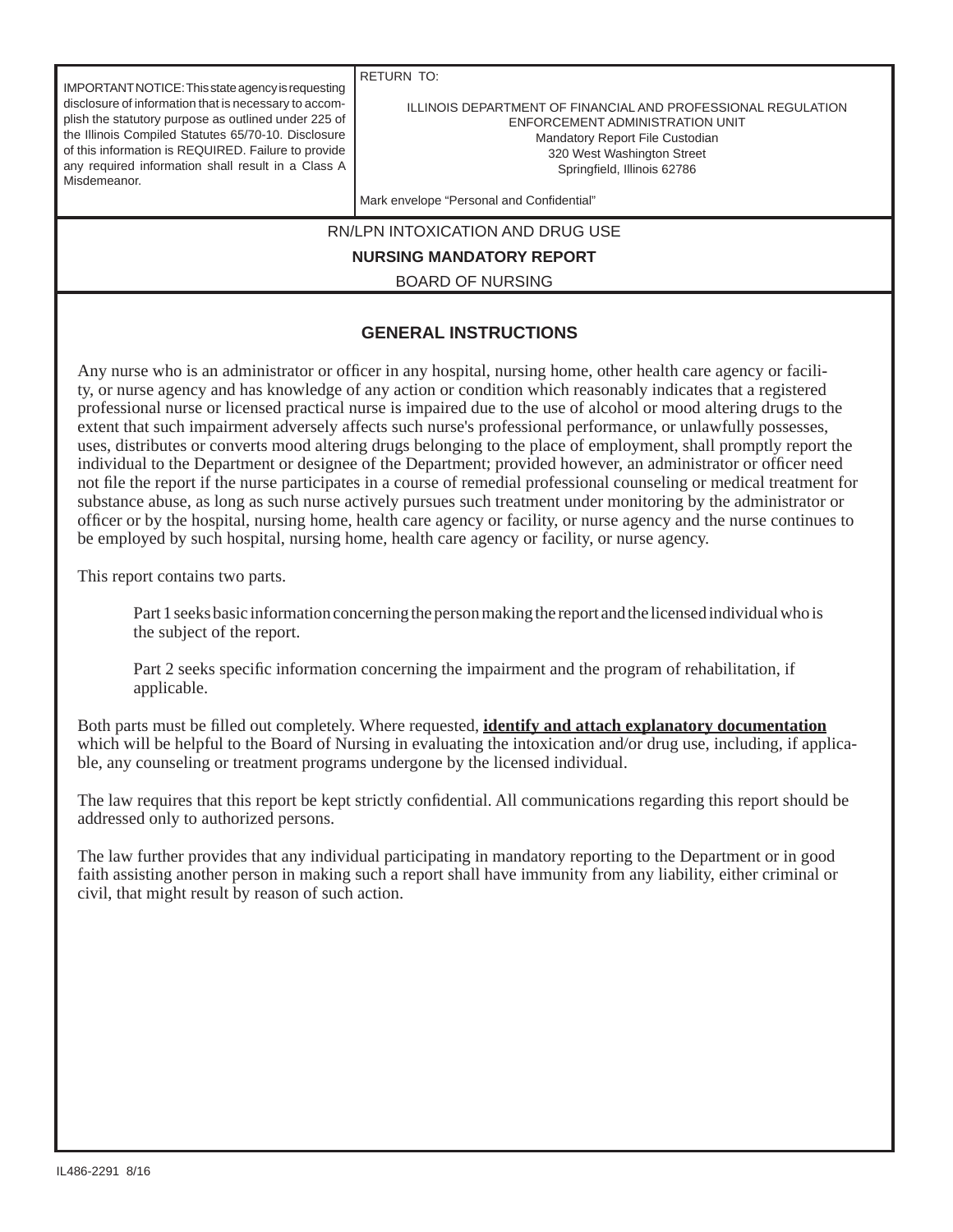| <b>RN/LPN INTOXICATION AND DRUG USE</b><br><b>NURSING MANDATORY REPORT</b>                                                                                                                                                     |  |  |  |  |
|--------------------------------------------------------------------------------------------------------------------------------------------------------------------------------------------------------------------------------|--|--|--|--|
| <b>Official Use Only</b><br>Code<br><b>Mandatory Report Number</b><br><b>PART 1 - BASIC INFORMATION</b><br>$MR -$<br>6                                                                                                         |  |  |  |  |
| A. SOURCE OF INFORMATION - (Individual making report)                                                                                                                                                                          |  |  |  |  |
| NAME (Last, First, MI): NAME (Last, First, MI):                                                                                                                                                                                |  |  |  |  |
|                                                                                                                                                                                                                                |  |  |  |  |
|                                                                                                                                                                                                                                |  |  |  |  |
|                                                                                                                                                                                                                                |  |  |  |  |
| City<br>State ZIP Code                                                                                                                                                                                                         |  |  |  |  |
|                                                                                                                                                                                                                                |  |  |  |  |
| B. SUBJECT OF REPORT - (Individual licensed under the Nurse Practice Act. Please complete a separate report                                                                                                                    |  |  |  |  |
| for each individual.)                                                                                                                                                                                                          |  |  |  |  |
|                                                                                                                                                                                                                                |  |  |  |  |
|                                                                                                                                                                                                                                |  |  |  |  |
| City State ZIP Code                                                                                                                                                                                                            |  |  |  |  |
|                                                                                                                                                                                                                                |  |  |  |  |
|                                                                                                                                                                                                                                |  |  |  |  |
| PROFESSIONAL LICENSE NO.: THE SERVICE SERVICE SERVICE SERVICE SERVICE SERVICE SERVICE SERVICE SERVICE SERVICE S<br><b>C. DESCRIPTION OF IMPAIRMENT</b>                                                                         |  |  |  |  |
| Alcohol Abuse<br>Drug Abuse                                                                                                                                                                                                    |  |  |  |  |
| <b>PART 2 - SPECIFIC INFORMATION</b>                                                                                                                                                                                           |  |  |  |  |
| A. COUNSELING/TREATMENT PROGRAM - (If the subject of the report is/was in a program of counseling or<br>treatment, provide the information requested below. Any further information deemed necessary by the Board of           |  |  |  |  |
| Nursing will be obtained directly from the licensed individual.)                                                                                                                                                               |  |  |  |  |
| NAME OF PROGRAM: NAME OF PROGRAM:<br>NAME OF PERSON RESPONSIBLE                                                                                                                                                                |  |  |  |  |
| FOR PROGRAM (Last, First, MI): Notice that the contract of the contract of the contract of the contract of the contract of the contract of the contract of the contract of the contract of the contract of the contract of the |  |  |  |  |
|                                                                                                                                                                                                                                |  |  |  |  |
| ADDRESS: ADDRESS:                                                                                                                                                                                                              |  |  |  |  |
| Street Address<br>City State ZIP Code                                                                                                                                                                                          |  |  |  |  |
| TELEPHONE NO.: Include Area Code EMAIL ADDRESS: _________________________________                                                                                                                                              |  |  |  |  |
|                                                                                                                                                                                                                                |  |  |  |  |